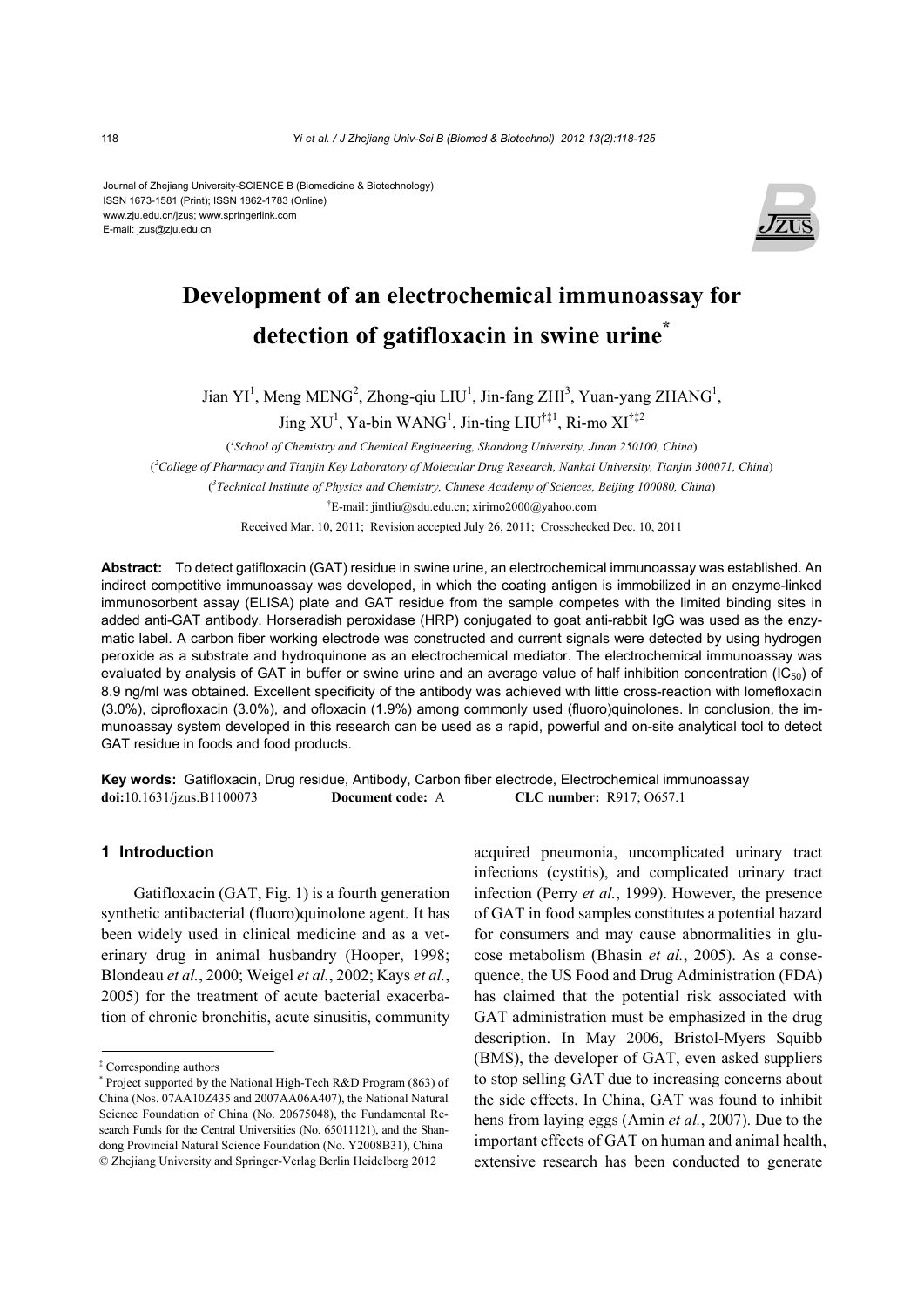sensitive and specific methods for rapid and costeffective GAT detection in food and biological samples.



**Fig. 1 Structures of the gatifloxacin and related (fluoro)quinolones**

The main analytical techniques used for GAT analysis in foodstuffs include high pressure liquid chromatography (HPLC) (Overholser *et al.*, 2003), liquid chromatography-mass spectrometry (LC-MS) (Vishwanathan *et al.*, 2001), high-performance thin layer chromatography (HPTLC) (Suhagia *et al.*, 2006), liquid chromatography (LC) (Amin *et al.*, 2007), capillary electrochromatography (Fierens *et al.*, 2000), and fluorescence methods (Espinosa-Mansilla *et al.*, 2006). The chromatographic techniques usually require extraction, per-concentration steps, and complicated cleanup procedures. Moreover, expensive and sophisticated equipment is required, which must

be run by skilled operators. As a consequence, routine and efficient residue monitoring by the official agencies has become problematic. To protect consumer health, official laboratories should be able to test a large number of samples using rapid, sensitive, cost-effective, high-throughput and on-site analytical methods.

Immunoassay, on the other hand, has proven to be an excellent on-site analytical strategy as a sensitive, timely, inexpensive and high-throughput technique that can be used to detect veterinary drugs in a variety of food matrices (Zhou *et al.*, 2005; Liu *et al.*, 2007). Immunoanalytical techniques have been reported to detect GAT by an enzyme-linked immunosorbent assay (ELISA) using ultraviolet (UV) or fluorescence absorbance as a quantitative parameter (Santoro *et al.*, 2006; Zhao *et al.*, 2007). In recent years, electrochemical immunoassays have attracted attention because of their excellent sensitivity, simplicity, inexpensive construction, suitability for mass production, and their variety of labels, including enzymes and electro-active molecules. For the development of hand-held devices which can be used for daily measurements, electrochemical immunoassay is a promising alternative to the existing ELISA tests. Also, electrochemical immunoassays are preferable for opaque matrices (Laschi *et al.*, 2003; Conneely *et al.*, 2007; Piermarini *et al.*, 2007). The aim of this work was to develop an electrochemical immunoassay to detect GAT in biological samples. To our knowledge, there are no published reports of an electrochemical immunoassay for GAT detection. In this research, an indirect competitive immunoassay was established in which the coating antigen is immobilized onto an ELISA plate and GAT from a sample competes with the limited binding sites in the anti-GAT antibody. Horseradish peroxidase (HRP) conjugated to goat anti-rabbit IgG was added as an enzymatic label. A carbon fiber working electrode was fabricated to detect current signals on the ELISA plate caused by the electroreaction with hydrogen peroxide as the substrate and hydroquinone (HQ) as the electrochemical mediator. The current response was used to indicate the competition of GAT with coating antigen for binding with the anti-GAT antibody (Ni *et al.*, 2006). The electrochemical immunoassay was evaluated by analysis of GAT in buffer or swine urine. This electrochemical immunoassay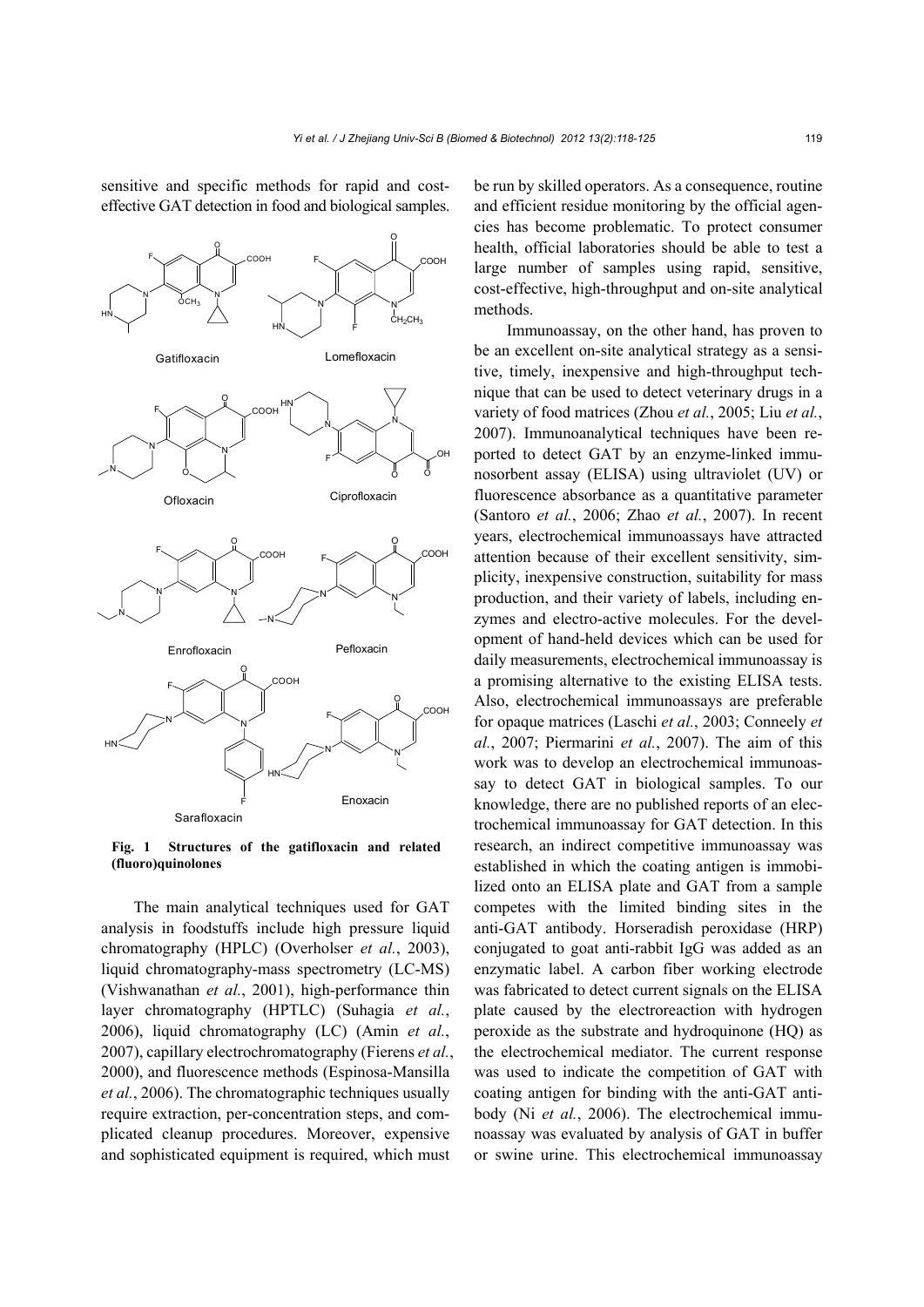shows good performance in terms of sensitivity and specificity and could be used as a screening method to detect GAT residues in foods and food products.

## **2 Materials and methods**

# **2.1 Chemicals and materials**

GAT, lomefloxacin, ofloxacin, ciprofloxacin, fleroxacin, enrofloxacin, enoxacin, norfloxacin, pefloxacin, sarafloxacin, danofloxacin and pipemidic acid were obtained from the Institute of Veterinary Medicine of China (Beijing, China). 1-Ethyl-3- (dimethylaminopropyl) carbodiimide hydrochloride (EDC), *N*-hydroxysuccinimide (NHS), bovine serum albumin (BSA), and ovalbumin (OVA) were purchased from Sigma-Aldrich (St. Louis, MO, USA). Goat anti-rabbit IgG-HRP conjugate was provided by the Military Medical Institute (Beijing, China). HQ was purchased from Hongye Chemical Technology (Tianjin, China). Dimethylformamide (DMF), hydrogen peroxide  $[H_2O_2, 30\%$  (mass fraction)], and other reagents were purchased from Guangmang Chemical Co. (Jinan, China).

Sodium phosphate buffer (PBS, pH 7.4) consisted of NaCl (138 mmol/L),  $KH_2PO_4(1.5 \text{ mmol/L})$ ,  $Na<sub>2</sub>HPO<sub>4</sub>·12H<sub>2</sub>O$  (7 mmol/L), and KCl (2.7 mmol/L). Washing buffer (PBST) comprised the PBS solution containing 0.05% (v/v) Tween 20. Carbonate buffer (pH 9.6) containing 15 mmol/L Na<sub>2</sub>CO<sub>3</sub> and 35 mmol/L  $NaHCO<sub>3</sub>$  was used as a coating buffer. The blocking buffer was 0.1 mol/L PBS mixed with 0.01 g/ml of OVA and 0.05% of Tween 20. Ultrapure deionized water with resistivity >18 M $\Omega$ ·cm (Milli-Q) was used throughout this study. The 2.0 mmol/L  $H_2O_2$  was used as the substrate solution. The mediator solution was 2.0 mmol/L HQ solution, prepared by dissolving 17.6 mg HQ in 20 ml of PBS.

#### **2.2 Apparatus**

Amperometric signal was monitored by an electrochemical potentiometer (CHI 800, Shanghai Chenhua Instrument Ltd., China). The electrochemical system consisted of a three-electrode system in which a carbon fiber electrode was used as a working electrode (Fig. 2), a platinum wire was used as an auxiliary electrode, and filamentous silver was used as a reference electrode. The electrochemical reaction was carried out in one well of a polystyrene 12-well microtiter plate (Bio Basic Inc., Ontario, Canada).



**Fig. 2 Fabrication of carbon fiber working electrode**

#### **2.3 Construction of carbon fiber working electrode**

Carbon fiber working electrodes are widely used as probes for biochemical detection in the wells of microplates (Jin *et al.*, 2003; He *et al.*, 2003). Our electrode was constructed as described in Fig. 2. First, 20–30 carbon fibers (6 μm diameter) soaking in acetone were carefully inserted into a fused silica capillary (250 μm i.d., 375 μm o.d., 0.6 cm length) by gluing end A using ethyl α-cyanoacrylate. The fused silica capillary was then inserted into a glass capillary (2 mm i.d., 3 mm o.d., 3 cm length) with end B sealed using epoxy AB adhesive. Mercury (2.0 cm height) was then injected into one end of the glass capillary while at the other end, copper wire was inserted and sealed with epoxy AB adhesive. Before each use, the end A was sonicated for 10 min in ethanol and deionized water (Milli-Q water, >18 MΩ·cm).

#### **2.4 Preparation of polyclonal antibody for GAT**

The immunogen cationized BSA (cBSA)-GAT and coating antigen cOVA-GAT for GAT were prepared via the carbodiimide-modified active ester method, with EDC and NHS used as crosslinking agents. Two male New Zealand white rabbits were subcutaneously immunized to obtain polyclonal antibody for GAT. The synthesis procedure and immunization design were the same as those reported in our previous study (Zhao *et al.*, 2007). The purified antiserum was aliquotted and stored at −70 °C.

#### **2.5 Immunoassay procedure**

The immunoassay was developed on the basis of an indirect competition scheme (Fig. 3), in which GAT and goat anti-rabbit IgG-HRP compete for the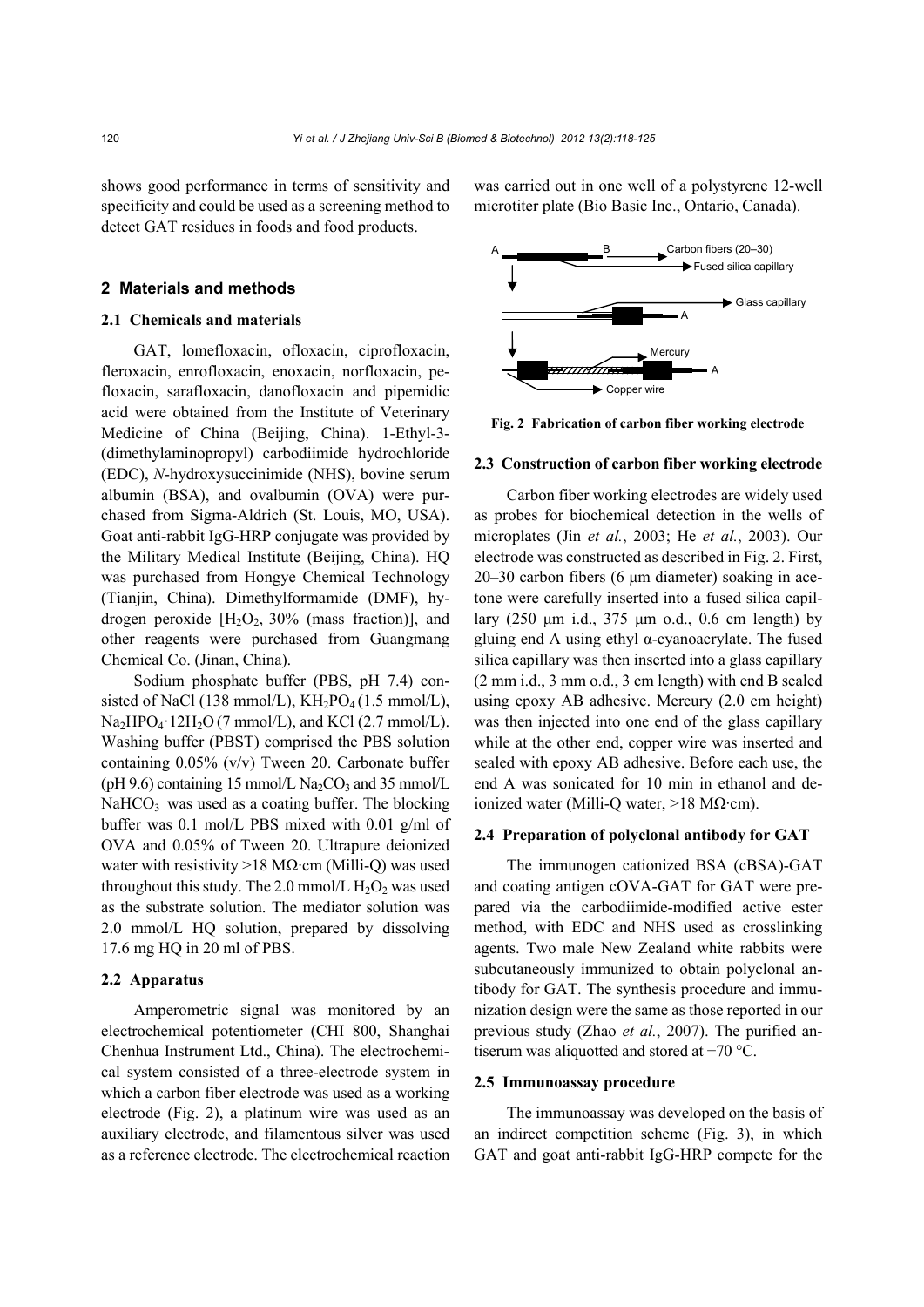binding sites of the anti-GAT antibody. First, the coating antigen cOVA-GAT (10 μg/ml, 100 μl/well) was immobilized onto the surface of ELISA plates for the capture of the antibody. The microplates were incubated overnight at 4 °C and were then blocked with 250 μl/well of blocking buffer, followed by incubation for 2 h at 37 °C. Between each step, the microplates were washed three times with washing buffer. Then, 100 μl of anti-GAT antibody was added, followed by addition of buffer or competitor solution (GAT samples or similar compounds analyzed), and the plates were incubated for 2 h. Goat anti-rabbit IgG-HRP (1:1000, 100 μl/well) was added. The competitive immunoreaction was then allowed to proceed for 70 min at 37 °C. Then HQ mediator solution and  $H_2O_2$  substrate solution were added (50 μl/well). The HRP enzymatic reaction progressed for another 10 min at room temperature. Then, the carbon fiber working electrode was inserted and amperometric signals were determined at −0.15 V. The result was expressed in percent inhibition as follows:  $I/I_0 \times 100\%$ , where *I* is the peak current in the linear sweep voltammetry (LSV) profile for the well containing competitor and  $I_0$  is that for the well without competitor.



**Fig. 3 Electrochemical immunoassay procedure**

# **3 Results and discussion**

#### **3.1 Optimization of the assay**

As ideal chemical sensors, microelectrodes have attracted widespread research interest and have been studied intensively in many fields (Wightman *et al.*, 1988; Huang *et al.*, 2001) to facilitate rapid measurement of chemical compounds. Carbon fiber microelectrodes are important components of the wider microelectrode family. Several electrochemical assays for rapid analysis with carbon fiber microelectrodes have been described, including amperometry, differential pulse voltammetry, and cyclic voltammetry (Pihel *et al.*, 1996; Blanco *et al.*, 1999; Netchiporouk *et al.*, 2001). The carbon fiber electrodes used in this study were fabricated using a traditional preparation method. The competitive immunoassay was performed on ELISA microplate wells, in which GAT from the sample and the immobilized coating antigen compete for the binding sites of the antibody. When the analyte molecular recognition event happens, the extent of the reaction is evaluated by the electrochemical detection of the mediator (HQ) based directly on the activity of the enzyme tracer (goatanti-rabbit IgG-HRP). Hydrogen peroxide was used to facilitate the enzymatic reaction (Lei *et al.*, 2004; Hervás *et al.*, 2009). After the reaction was allowed to proceed for 10 min, the electrode was inserted and LSV evaluation was employed to examine current signals for each group with the potential fixed. The response was determined at −0.15 V (previously optimized) on the carbon fiber working electrode where the reduction of the enzymatically oxidized mediator HQ took place.

The concentrations of substrate  $(H_2O_2)$ , mediator (HQ), and enzyme tracer (HRP) are important factors that affect the sensitivity of the immunoassay, and were optimized by testing current values for each group. The tested concentration of  $H_2O_2$  was in the range of 0.4−3.2 mmol/L, using 1 μl/ml of IgG-HRP and 2.0 mmol/L of HQ (Fig. 4a). The current response increased gradually when the concentration of  $H_2O_2$ increased until a peak was reached at 2.0 mmol/L, then the current measured started to decrease as the concentration of  $H_2O_2$  continued to increase (Fig. 4a). As the concentration of  $H_2O_2$  increased, electron transfer was enhanced. However, when the concentration of  $H_2O_2$  increased further from 2.0 to 3.2 mmol/L, the reaction was inhibited by the excess of  $H_2O_2$ . Thus, a concentration of 2.0 mmol/L of  $H_2O_2$  was selected as the optimal concentration throughout the research. The optimization result for the peroxide concentration is in good agreement with Ordóñez and Fàbregas (2007).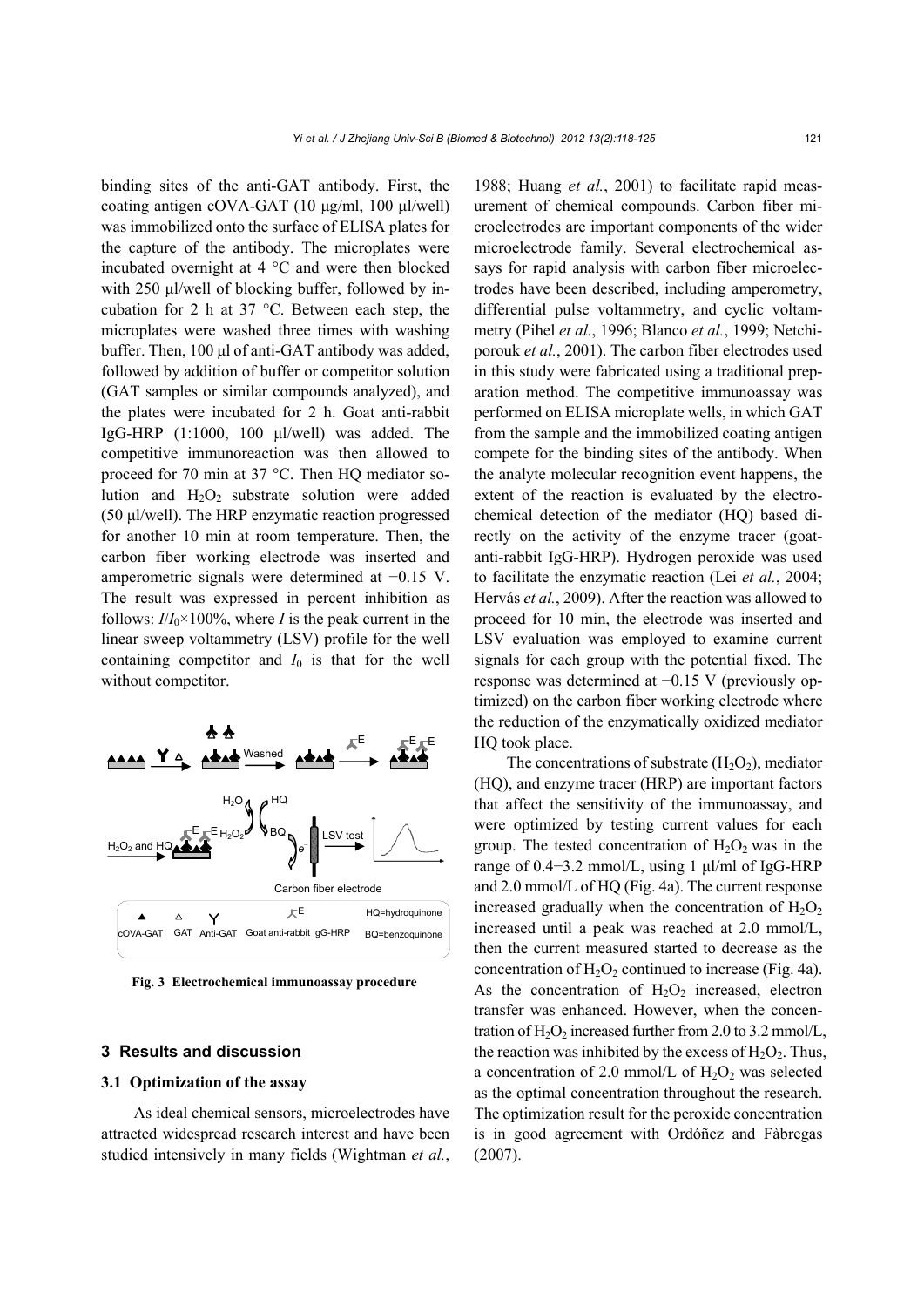

The influences of (a)  $H_2O_2$  (2.0 mmol/L HQ), (b) HQ  $(2.0 \text{ mmol/L H}_2\text{O}_2)$ , (c) incubation time  $(2.0 \text{ mmol/L HQ})$ and 2.0 mmol/L  $H_2O_2$ ), and (d) ultrasonic for the working electrode (2.0 mmol/L HQ, 2.0 mmol/L H<sub>2</sub>O<sub>2</sub>, and 10 min for incubation) on current response in the competitive assay are shown. The concentration of IgG-HRP conjugate was 1 μl/ml for protocols (a) to (c). The experiments were carried out in PBST (pH 7.4) containing NaCl (138 mmol/L),  $KH_2PO_4 (1.5 mmol/L)$ ,  $Na_2HPO_4 \cdot 12H_2O (7 mmol/L)$ , KCl  $(2.7 \text{ mmol/L})$ , and Tween 20  $(0.05\%)$ , with the applied potential of −0.15 V

It was reported that reducing substrates, such as HQ, have a low specificity for catalyzing the oxidation of  $H_2O_2$  (Zhang *et al.*, 2008). To find out the most suitable quantity of HQ, a series of concentrations in the range of 0.4–3.2 mmol/L of HQ were evaluated, with the concentrations of  $H_2O_2$  and IgG-HRP fixed at 2.0 mmol/L and 1 μl/ml, respectively. The maximum current was observed when the concentration of HQ was 2.0 mmol/L (Fig. 4b). The decrease in current when the concentration of HQ was more than 2.0 mmol/L was probably caused by the limited enzyme-substrate kinetics (Lei *et al*., 2004). The optimized concentration of HQ, therefore, was determined to be 2.0 mmol/L and was used throughout this research.

The effect of the immunochemical incubation time was also investigated due to its importance. The concentrations of both  $H_2O_2$  and HQ were fixed at 2.0 mmol/L, and the concentration of goat-anti-rabbit IgG-HRP conjugate was fixed at 1 μl/ml. The current was measured at 10 min intervals (Fig. 4c). Although, the current measured can be increased to a high value, we eventually chose a 10-min incubation time because the current measured at this time was high enough to make a judgment. More importantly, the experimental time can thereby be shortened significantly.

Non-specific adsorption due to the direct adsorption of enzyme tracer onto the working electrode surface could produce a residual background signal when the electrode is moved to the next well. This effect was evaluated by comparing the relationship of current response with IgG-HRP concentration while ultrasonic and control electrodes were used. The results (Fig. 4d) showed that non-specific adsorption in non-ultrasonic groups markedly affected the linear relationship for GAT detection. Therefore, in our research, the working electrode was sonicated in PBST for 10 min to stabilize the background before each measurement.

#### **3.2 Sensitivity and specificity of the test**

The electrochemical immunoassay was developed under the optimized condition  $(2.0 \text{ mmol/L H}_2\text{O}_2)$ , 2.0 mmol/L HQ, and 1 μl/ml IgG-HRP). Antiserum with a dilution factor of 1:8000 was utilized as the primary antibody and co-incubated with GAT from 0.01 to 1000 ng/ml to compete with the coating antigen for binding the antiserum. The competitive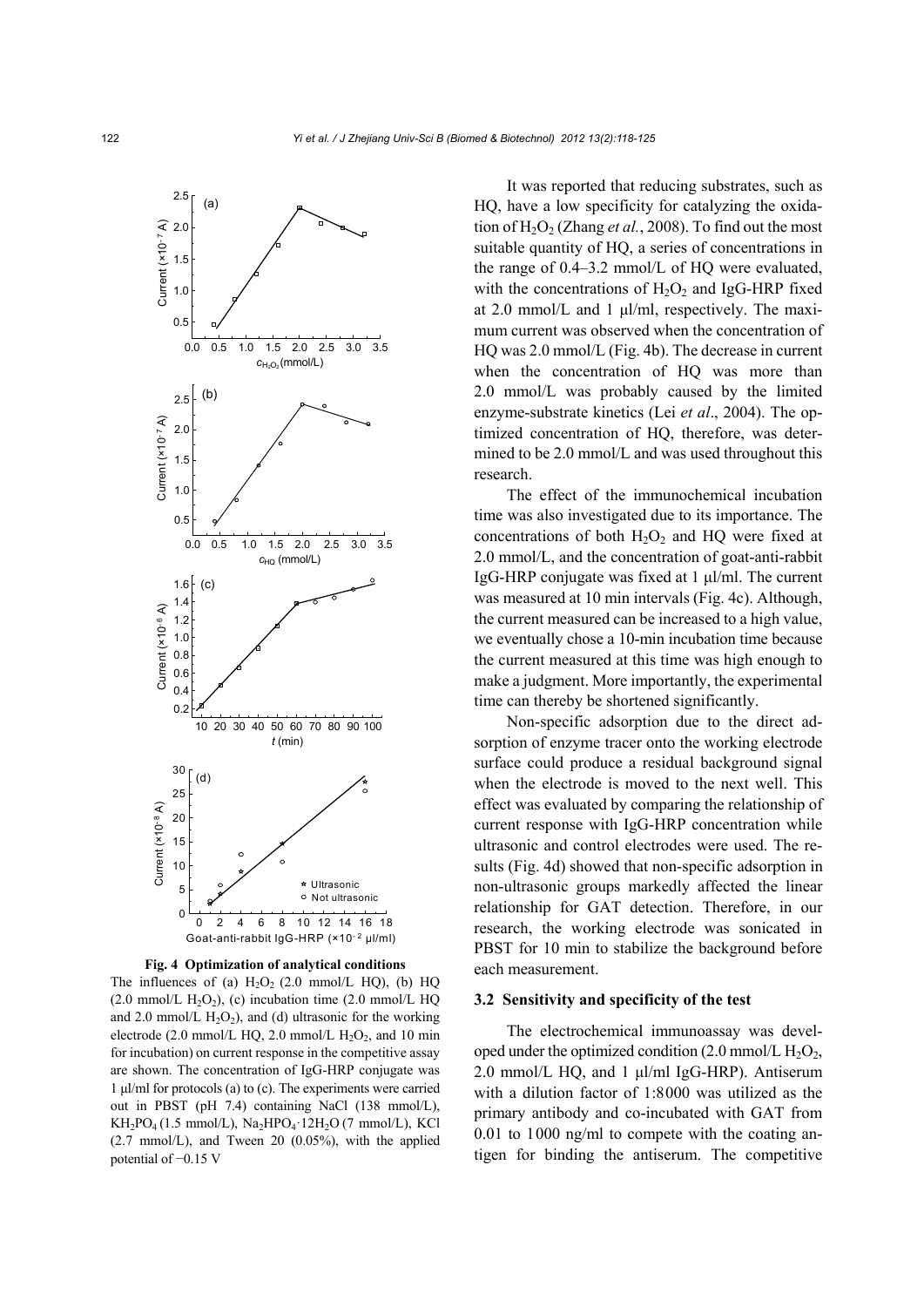inhibition curve and standard calibration curve  $(Y=0.86-0.31X, R^2=0.99)$  are shown in Figs. 5a and 5b, respectively. The GAT concentration with 50% inhibition (IC<sub>50</sub> value) was estimated to be 10.5 ng/ml and the linear concentration range was from 1 to 100 ng/ml.



**Fig. 5 Competitive curve (a) and standard curve (b) of GAT determination with GAT as competitor in PBST**   $c_{GAT}$ : concentration of GAT (ng/ml)

The specificity of the antibody was evaluated by testing the cross-reactivity with various (fluoro) quinolones. The cross-reactivity studies were carried out with the electrochemical immunoassay by adding various competitors in concentrations from 0.01 to 1000 ng/ml (Lu *et al.*, 2006). The results confirmed that the anti-GAT antibody was highly specific and showed little cross-reactivity with lomefloxacin, ciprofloxacin, or ofloxacin (Table 1).

### **3.3 Detection of GAT in swine urine**

Urine, composed of various electrochemical interferents, such as uric acid, ascorbic xanthine, ascorbic acid, and *p*-aminophenol (Jamal *et al.*, 2005), was selected to study the matrix effect (Yang *et al.*, 2006). Swine urine was centrifuged at 15000 r/min for 15 min and the supernatant obtained was diluted with PBST. The competitive curves with final GAT concentrations of 0.01, 0.1, 1, 5, 10, 50, 100, 1000

and 10000 ng/ml were run in PBST and in various dilutions  $(1:2, 1:5, 1:10, \text{ and } 1:20)$  of the extraction to determine the matrix effect (Fig. 6). The  $IC_{50}$  values with GAT as the competitor were 66.07, 29.36, 12.37, and 12.59 ng/ml when the dilution factors were 1:2, 1:5, 1:10, and 1:20, respectively. It was possible that electrochemical interferents would restrain the electron transfer, resulting in an increase in background current signal. The results were in good agreement with those observed in a milk system (Zhao *et al.*, 2007). The average  $IC_{50}$  value of a 1:10 dilution was close to that in PBST (8.9 ng/ml), and was chosen for performance of the immunoassay. Based on the standard curve obtained in 1:10 dilution, swine urine was used as a real system to test the applicability of the electrochemical immunoassay (Table 2). A series of GAT solutions with concentrations of 1, 5, 10, 50, and 100 ng/ml were added to the urine sample, and the recovery rate and coefficient of variation (CV) were calculated. The CVs were below 13.38% and the recovery rates were between 93% and 118%, indicating the reliable accuracy of the test when applied to swine urine (Table 2).

Table 1 IC<sub>50</sub> values and cross-reactivity of anti-GAT **antibody toward selected (fluoro)quinolones by the electrochemical immunoassay**

| Compound       | $IC_{50}$ (ng/ml) | Cross-reactivity $(\%)$ |
|----------------|-------------------|-------------------------|
| Gatifloxacin   | 10.5              | 100.0                   |
| Lomefloxacin   | 280               | 3.0                     |
| Ciprofloxacin  | 345               | 3.0                     |
| Ofloxacin      | 548               | 1.9                     |
| Enrofloxacin   | >1000             | $<$ 1                   |
| Sarafloxacin   | >1000             | $<$ 1                   |
| Flerfloxacin   | >1000             | <1                      |
| Pipemidic acid | >1000             | $<$ 1                   |
| Pefloxacin     | >1000             | $<$ 1                   |
| Norfloxacin    | >1000             | $<$ 1                   |
| Enoxacin       | >1000             | $<$ 1                   |

|                            |  | Table 2 Recovery rate and coefficient of variation  |  |
|----------------------------|--|-----------------------------------------------------|--|
|                            |  | (CV) of swine urine spiked with GAT and detected by |  |
| the electrochemical method |  |                                                     |  |

| GAT level<br>(ng/ml) | n | Measured GAT<br>level (ng/ml) | Recovery<br>$\%$ | CV<br>$\%$ |
|----------------------|---|-------------------------------|------------------|------------|
|                      | 3 | $1.13 \pm 0.09$               | 112.54           | 8.16       |
| 5                    | 3 | $4.69\pm0.62$                 | 93.72            | 13.38      |
| 10                   | 3 | $11.74 \pm 0.38$              | 117.36           | 3.27       |
| 50                   | 3 | $48.30 \pm 1.62$              | 96.60            | 3.35       |
| 100                  |   | 105.06±2.27                   | 105.06           | 2.16       |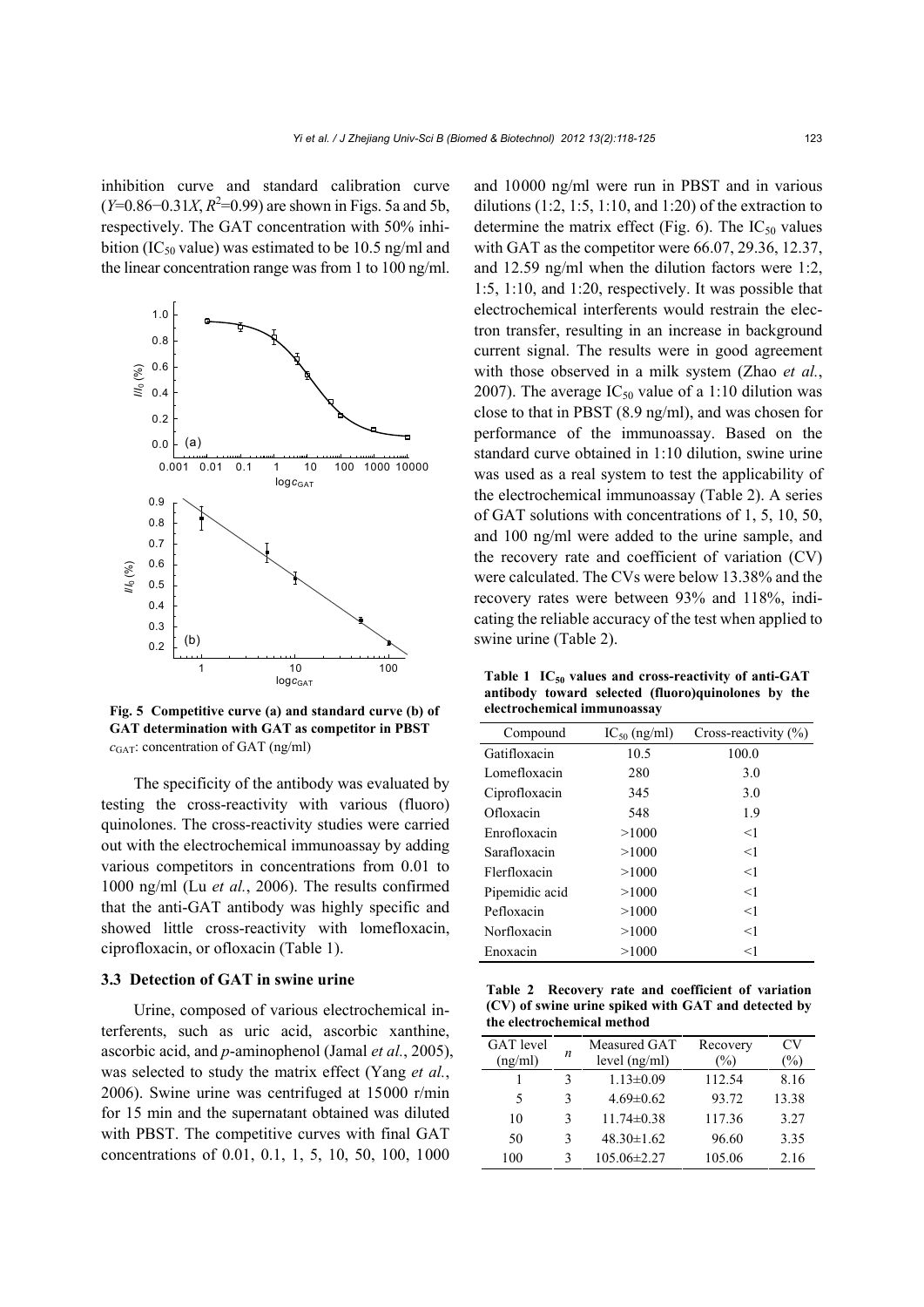

**Fig. 6 Competitive curves of GAT in PBST and various dilutions of 1:2, 1:5, 1:10, and 1:20 of the extracted swine urine** 

*c*<sub>GAT</sub>: concentration of GAT (ng/ml)

# **4 Conclusions**

In this work, a carbon fiber working electrode was prepared and a sensitive electrochemical immunoassay was developed to detect GAT residue in swine urine. The average  $IC_{50}$  value for this test was found to be 8.9 ng/ml, and there was little crossreactivity with other common (fluoro)quinolones. The utilization of the assay was also tested by using it to detect GAT in spiked swine urine samples. Satisfactory results were obtained (CV<13.38%; recovery rates<20%).

In summary, the potential application of the electrochemical immunoassay for the detection of GAT residue in swine urine was demonstrated. The method developed could be commercialized in the form of a hand-held device to detect GAT residue in foods.

## **References**

- Amin, A.S., Gouda, A.A.E.F., El-Sheikh, R., Zahran, F., 2007. Spectrophotometric determination of gatifloxacin in pure form and in pharmaceutical formulation. *Spectrochim. Acta A*, **67**(5):1306-1312. [doi:10.1016/j.saa.2006.09.041]
- Bhasin, R., Arce, F.C., Pasmantier, R., 2005. Hypoglycemia associated with the use of gatifloxacin. *Am. J. Med. Sci*., **330**(5):250-253. [doi:10.1097/00000441-200511000-00010]
- Blanco, M.H., Quintana, L.H., Hernandez, L., 1999. Determination of dihydrozeatin riboside in apples by anodic stripping voltammetry with a carbon fiber microelectrode. *Fresenius J. Anal. Chem.*, **364**(3):254-260. [doi:10.1007/ s002160051333]
- Blondeau, J.M., Laskowski, R., Bjarnason, J., Stewart, C., 2000. Comparative in vitro activity of gatifloxacin, gre-

pafloxacin, levofloxacin, moxifloxacin and trovafloxacin against Gram-negative and Gram-positive organisms. *Int. J. Antimicrob. Agents*, **14**(1):45-50. [doi:10.1016/S0924- 8579(99)00143-0]

- Conneely, G., O′Mahony, D., Lu, H., Guilbault, G.G., Pravda, M., Aherne, M., 2007. An immunosensor for the detection of stanozolol in bovine urine. *Anal. Lett*., **40**(7): 1280-1293. [doi:10.1080/00032710701326650]
- Espinosa-Mansilla, A., de la Pena, A.M., Gomez, D.G., Lopez, F.S., 2006. Determination of fluoroquinolones in urine and serum by using high performance liquid chromatography and multiemission scan fluorimetric detection. *Talanta*, **68**(4):1215-1221. [doi:10.1016/j.talanta.2005. 07.035]
- Fierens, C., Hillaert, S., van den Bossche, W., 2000. The qualitative and quantitative determination of quinolones of first and second generation by capillary electrophoresis. *J. Pharmaceut. Biomed. Anal.*, **22**(5):763-772. [doi:10. 1016/S0731-7085(99)00282-4]
- He, Z.H., Gao, N., Jin, W.R., 2003. Capillary electrophoretic enzyme immunoassay with electrochemical detection using a noncompetitive format. *J. Chromatogr. B*, **784**(2): 343-350. [doi:10.1016/S1570-0232(02)00823-1]
- Hervás, M., López, M.A., Escarpa, A., 2009. Electrochemical immunoassay using magnetic beads for the determination of zearalenone in baby food: an anticipated analytical tool for food safety. *Anal. Chim. Acta*, **653**(2):167-172. [doi:10.1016/j.aca.2009.09.024]
- Hooper, D.C., 1998. Clinical applications of quinolones. *BBA-Gene Struct. Expr*., **1400**(1-3):45-61. [doi:10.1016/ S0167-4781(98)00127-4]
- Huang, W.H., Pang, D.W., Tong, H., Wang, Z.L., Cheng, J.K., 2001. A method for the fabrication of low-noise carbon fiber nanoelectrdes. *Anal. Chem*., **73**(5):1048-1052. [doi:10.1021/ac0008183]
- Jamal, M., Crowe, M.A., Magner, E., 2005. Characterization of the composition of bovine urine and its effect on the electrochemical analysis of the model mediator, *p*-aminophenol. *Anal. Chim. Acta*, **554**(1-2):79-85. [doi: 10.1016/j.aca.2005.08.065]
- Jin, W.R., Li, X.J., Gao, N., 2003. Simultaneous determination of tryptophan and glutathione in individual rat hepatocytes by capillary zone electrophoresis with electrochemical detection at a carbon fiber bundle-Au/Hg dual electrode. *Anal. Chem*., **75**(15):3859-3864. [doi:10.1021/ ac0207022]
- Kays, M.B., Overholser, B.R., Lagvankar, S., Goldman, M., Sowinski, K.M., 2005. Effect of ensure on the oral bioavailability of gatifloxacin in healthy volunteers. *Pharmacotherapy*, **25**(11):1530-1535. [doi:10.1592/phco. 2005.25.11.1530]
- Laschi, S., Mascini, M., Scortichini, G., Franek, M., Mascini, M., 2003. Polychlorinated biphenyls (PCBs) detection in food samples using an electrochemical immunosensor. *J. Agric. Food Chem*., **51**(7):1816-1822. [doi:10.1021/ jf0208637]
- Lei, C.X., Hu, S.Q., Gao, N., Shen, G.L., Yu, R.Q., 2004. An